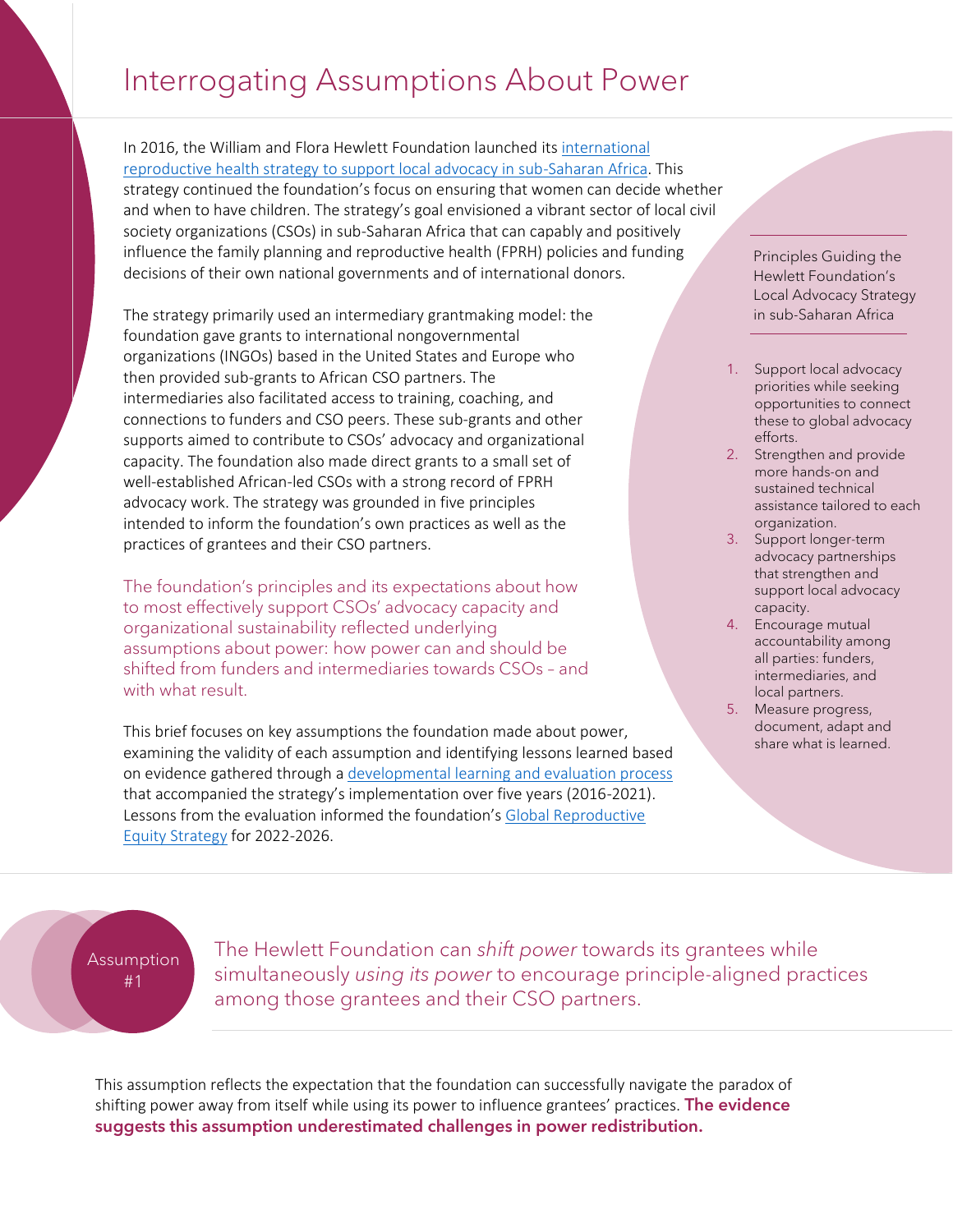The foundation did shift power towards its INGO grantees. This power was primarily in the form of flexible funding that gave grantees control over how resources would be used to support CSO partners. Grantees also noted the foundation's approachability and openness to substantive discussions and mutual learning as another expression of power sharing. However, the foundation found it challenging to pair that power-sharing approach with more directive guidance about the practices it expected from its grantees – particularly the expectation that INGOs would shift power towards CSO partners. Grantees did not have a clear understanding of the

foundation's expectations around *how* to shift power. And after five years of strategy implementation, some grantee practices still constrained how much control CSOs had in deciding when and how to use sub-grant money and what kinds of capacity support would be most useful to them.

A lesson learned: Funders need to clearly articulate the powersharing practices they expect intermediary grantees to use with CSO partners. This means that a funder may need to exercise its own power more strongly – not as a way to retain power for itself, but as a way to *redistribute* power to CSOs.

## **Assumption** #2

Short-term grants constrain power shifting and effective capacity strengthening. Five-year grants are welcomed and helpful for achieving these outcomes.

This assumption reflects the strategy's third principle, which promotes longer-term advocacy partnerships that strengthen and support local advocacy capacity. A 2015 landscape assessment by Sherine Jayawickrama informed this principle. The study, commissioned to inform the strategy's development, underscored problems with the common practice of short-term, project-based, and episodic funding and technical assistance. In advancing this principle, the foundation assumed that longer-term agreements would help shift power towards grantees and sub-grantees and provide the longer time horizon needed to effectively support CSOs' capacitystrengthening objectives. The evidence partially supports this assumption. But the foundation's expectations did not account for INGO grantees' resistance to offering longer sub-grants.

Interviews with CSO partners confirmed that short-term grants of 6-12 months constrain their power, forcing them to complete frequent time-consuming grant applications and reports, undermining their financial stability, and weakening their ability to grow and plan long-term. By undercutting a CSO's ability to reliably pay staff, short-term grants also contribute to staff turnover, which forces CSOs to "rebuild" capacities lost when staff leave. This confirms the first part of the assumption.

However, the assumption failed to anticipate the reluctance of INGO grantees to shift towards longer sub-grant agreements with CSO partners. The foundation expected that INGO grantees who received five-year grants would in turn lengthen their sub-grants. But most sub-grants only lasted 6-15 months. A smaller number of subgrants stretched to two years. One reason for resisting longer grants: INGOs' concern that CSOs had not

A lesson learned: Funders need to be explicit about the length of sub-grants they expect from intermediaries.

demonstrated their capacity to use the funds effectively over multiple years. Grantees also sometimes argued that the foundation's funding did not fully cover the costs of multi-year commitments.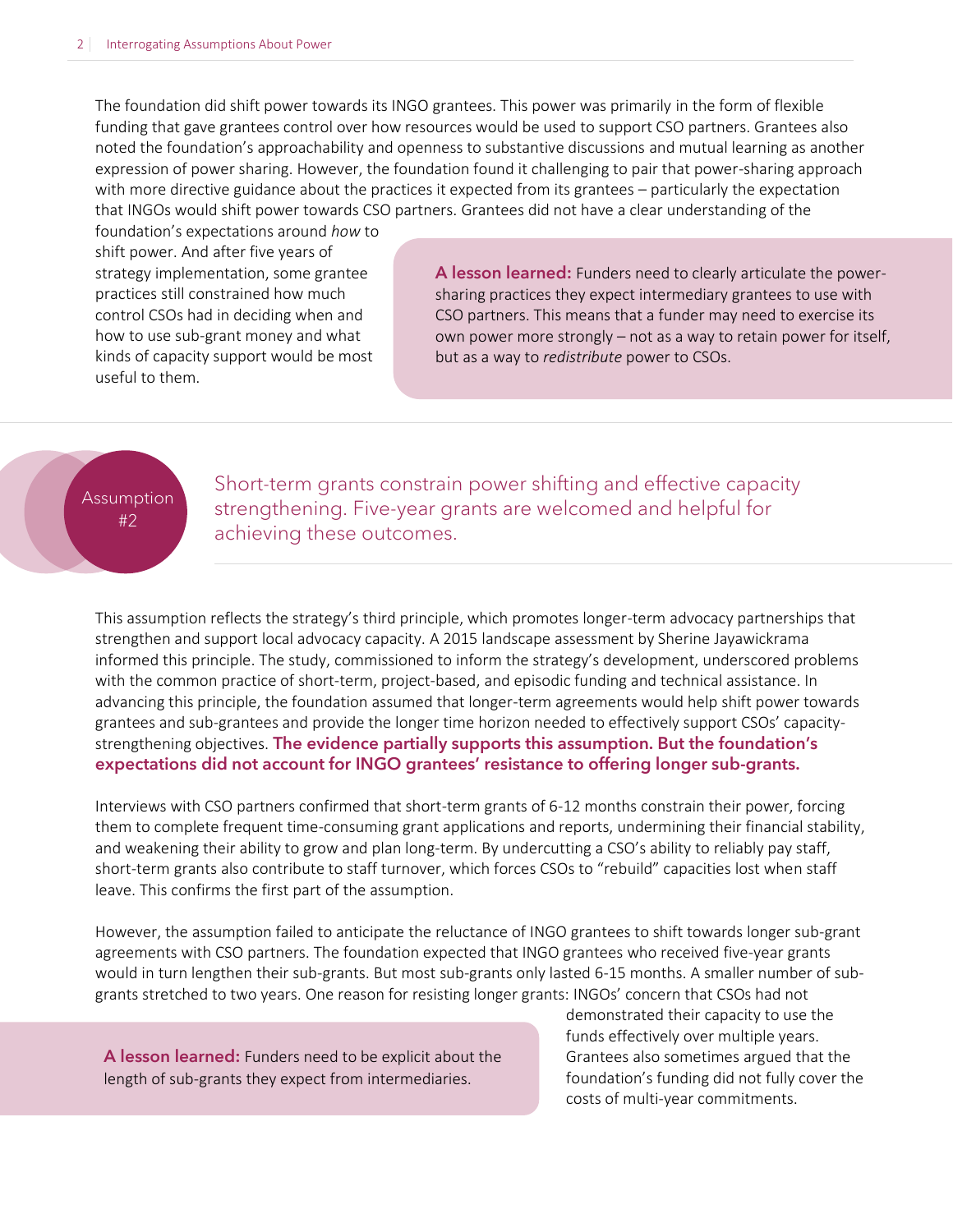Assumption #3

Giving CSOs control over the process of strengthening their capacity and shaping their advocacy work will lead to more effective capacity strengthening – which will, in turn, result in greater contributions to policy change by the CSOs in the long run.

This assumption links power sharing to capacity strengthening. The foundation expected that CSOs would more effectively strengthen their organizational and advocacy capacity if they had more power to shape the work supported through their partnerships with INGO grantees. The evidence largely supports this assumption, though it's too early to speak to longer-term implications for policy change.

Practices that shift decision-making power towards CSOs can help improve alignment between CSOs' capacity needs and the capacity support they receive from INGO grantees. In addition, transparency around the INGO's overall grant amount can put CSOs in a stronger position to push back when the INGO says there's no money to cover a capacity strengthening priority the CSO has identified.

The evaluation cannot speak to the last part of the assumption: the time horizon for connecting power sharing, capacity strengthening, and policy change fell outside the evaluation period. This could be usefully explored in future evaluations, perhaps through case studies that follow CSOs over time and trace their capacity-strengthening journeys and contributions towards policy change.

A lesson learned: It is not just about "giving CSOs control," but also about addressing power dynamics that surface in how intermediaries manage subgrants and how they offer technical support to CSOs.

Assumption #4

Mutual accountability practices will lead to more balanced power dynamics.

This assumption speaks to the strategy's fourth principle, which aims to hold both grantmakers and grant recipients accountable for their commitments. By advocating for mutual accountability among all parties, the foundation expected to see more balanced power dynamics. The evidence supports this assumption, but with the caveat that mutual accountability is hard to achieve.

The evaluation confirmed that mutual accountability practices do contribute to more balanced power dynamics – and conversely, an absence of these practices contributes to highly skewed power dynamics. But there was a learning curve for the foundation around defining what it looks like to operationalize mutual accountability. At the time of the strategy's launch, the foundation, its intermediary grantees, and CSO sub-grantees did not have a clear shared understanding of *how* to put the principle of mutual accountability into practice. Over time, the foundation built its understanding of specific practices that support mutual accountability, including: a transparent and inclusive grant application process in which the foundation engages jointly with the INGO and its